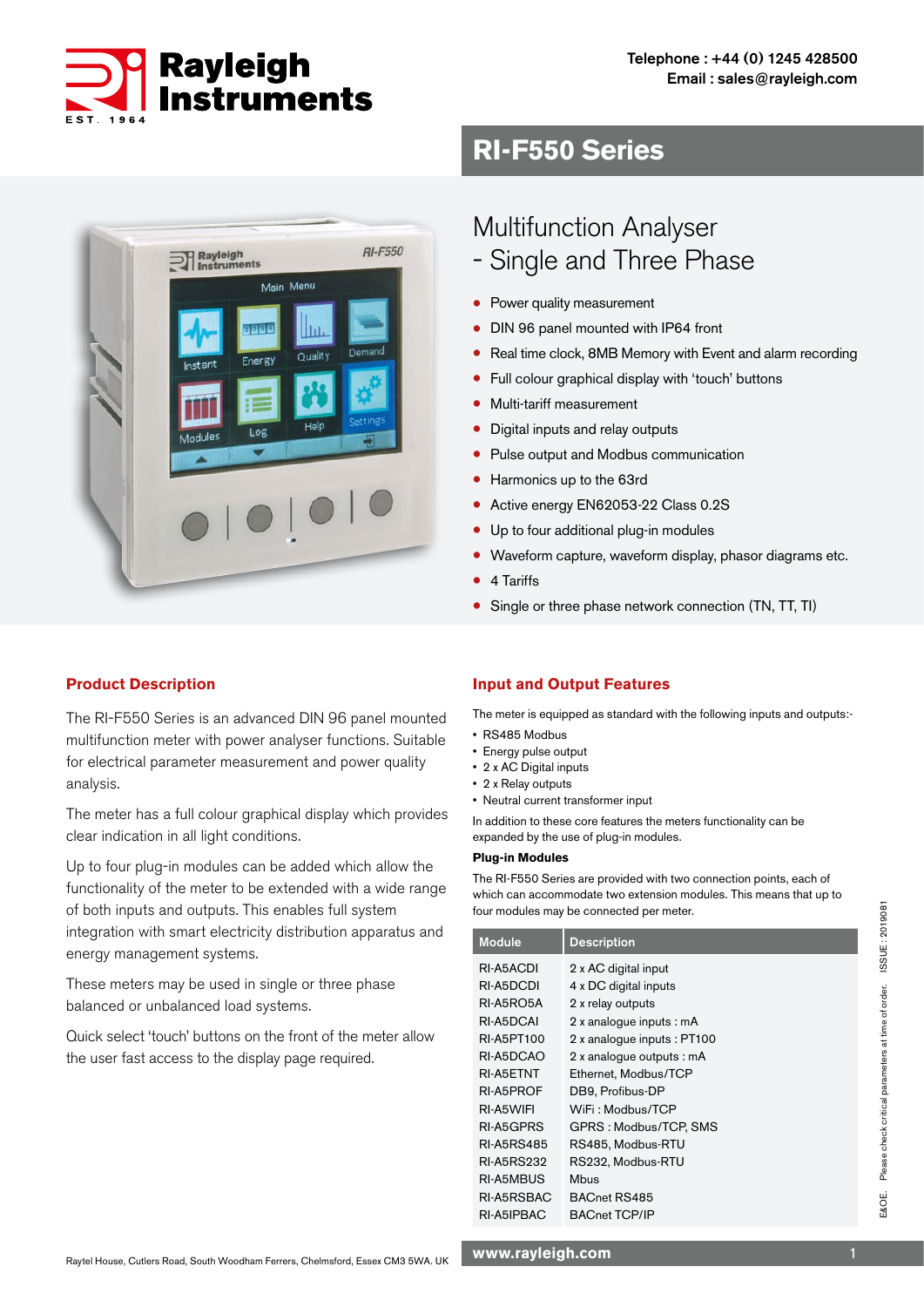

#### **Measurement**

The list below shows which electrical parameters can be measured by the meter. This includes relative variables calculated from basic electrical parameters.

| <b>Measurement Variable</b>                                                                                                                          | <b>Designation</b>                                                            | Instant      | Max. | Min. | <b>Demand</b> | Sum                         | Unit                                     |
|------------------------------------------------------------------------------------------------------------------------------------------------------|-------------------------------------------------------------------------------|--------------|------|------|---------------|-----------------------------|------------------------------------------|
| Voltage phase to neutral                                                                                                                             | V1-N / V2-N / V3-N / Vavg                                                     | ✔            | ✔    | ✔    |               |                             | V, kV                                    |
| Voltage phase to phase                                                                                                                               | V1-2 / V2-3 / V3-1 / Vavg                                                     | ✔            | ✔    | ✔    |               |                             | V, kV                                    |
| Phase current and demand                                                                                                                             | 11 / 12 / 13 / lavg                                                           | ✔            | ✔    | ✔    | ✔             |                             | A, kA                                    |
| Neutral current                                                                                                                                      | In                                                                            | ✔            | ✔    | ✔    |               |                             | A, kA                                    |
| Frequency                                                                                                                                            | F                                                                             | ✔            | ✔    | ✔    |               |                             | Hz                                       |
| Phase active power                                                                                                                                   | P1/P2/P3                                                                      |              |      |      |               |                             | kW, MW, GW                               |
| System active power and demand                                                                                                                       | Ρ                                                                             | ✔            | ✔    |      |               |                             | kW, MW, GW                               |
| Phase reactive power                                                                                                                                 | Q1 / Q2 / Q3                                                                  | ✔            |      |      |               | $\overline{\phantom{a}}$    | kvar, Mvar, Gvar                         |
| System reactive power and demand                                                                                                                     | Q                                                                             | ✔            | ✔    | ✔    |               |                             | kvar, Mvar, Gvar                         |
| Phase apparent power                                                                                                                                 | S1/S2/S3                                                                      | ✔            |      |      |               |                             | kVA, MVA, GVA                            |
| System apparent power and demand                                                                                                                     | S                                                                             | ✔            | ✔    |      |               |                             | kVA, MVA, GVA                            |
| Phase power factor                                                                                                                                   | PF1 / PF2 / PF3                                                               | ✔            |      |      |               |                             |                                          |
| System power factor                                                                                                                                  | PF                                                                            |              |      |      |               |                             |                                          |
| System active energy import and export                                                                                                               | $EP+$ / $EP-$                                                                 |              |      |      |               | ✔                           | kWh, MWh, GWh                            |
| Phase active energy                                                                                                                                  | L1 / L2 / L3                                                                  |              |      |      |               |                             | kWh, MWh, GWh                            |
| System reactive energy bi-directional                                                                                                                | $EQ1+$ / $EQ-$                                                                |              |      |      |               | ✔                           | kvarh, Mvarh, Gvarh                      |
| Phase reactive energy bi-directional                                                                                                                 | L1 / L2 / L3 / Total                                                          |              |      |      |               | ✔                           | kVAL                                     |
| System apparent energy                                                                                                                               | Total                                                                         |              |      |      |               | ✔                           | kvarh, Mvarh, Gvarh                      |
| 4 Quadrant reactive energy                                                                                                                           | EQ1 / EQ2 / EQ3 / EQ4                                                         |              |      |      |               | ✔                           | kvarh                                    |
| Total harmonic distortion phase voltage                                                                                                              | THDV1 / THDV2 / THDV3                                                         | ✔            |      |      |               |                             | $\%$                                     |
| Total harmonic distortion phase current                                                                                                              | THDI1 / THDI2 / THDI3                                                         | ✔            |      |      |               |                             | $\frac{0}{0}$                            |
| Total system harmonic distortion voltage                                                                                                             | Harmonic RMS → Ratio (1~63rd)                                                 | ✔            |      |      |               |                             | $\%$                                     |
| Total system harmonic distortion current                                                                                                             | Harmonic RMS → Ratio (1~63rd)                                                 | $\checkmark$ |      |      |               |                             | $\%$                                     |
| Voltage unbalance, Pos, Seq Comp, Neg Seq Comp,<br>unbalance factor                                                                                  | Unbalance-U                                                                   | ✔            |      |      |               |                             | V, %                                     |
| Current unbalance, Pos, Seq Comp, Neg Seq Comp,<br>unbalance factor                                                                                  | Unbalance-I                                                                   |              |      |      |               |                             | A, %                                     |
| Phase to neutral, phase to phase voltage and frequency<br>deviation                                                                                  |                                                                               | ✔            |      |      |               |                             | V, Hz                                    |
| Fundamental wave voltage/current, harmonic voltage/current,<br>fundamental wave active/reactive and apparent power,<br>fundamental wave power factor | V1 / V2 / V3 / L1 / L2 / L3<br>$P1 / P2 / P3 + Total$<br>Q1 / Q2 / Q3 + Total |              |      |      |               |                             | A, V kW, kVAr                            |
| Voltage short term flicker, long term flicker and fluctuation                                                                                        | V1-N / V2-N / V3-N                                                            |              |      |      |               |                             |                                          |
| Phase voltage and current phase angle                                                                                                                | L1 / L2 / L3                                                                  |              |      |      |               |                             | Degree                                   |
| Graphical phase voltage and current waveform                                                                                                         |                                                                               |              |      |      |               |                             |                                          |
| Phasor diagram                                                                                                                                       | Phasor diagram                                                                |              |      |      |               |                             |                                          |
| Phase voltage crest factor                                                                                                                           | UKPR1 / UKPR2 / UKPR3                                                         |              |      |      |               |                             |                                          |
| Phase current K factor                                                                                                                               | IK1 / IK2 / IK3                                                               | ✔            |      |      |               |                             |                                          |
| Voltage and current phase sub harmonic content tabular and<br>graphical 1-63                                                                         | V1 / V2 / V3<br>11 / 12 / 13                                                  |              |      |      |               | ✔                           | V, I, %                                  |
| Real time clock date and time                                                                                                                        |                                                                               | ✔            |      |      |               | $\mathcal{L}_{\mathcal{A}}$ | Day, Month, Year<br>Second, Minute, Hour |
| Event recorder                                                                                                                                       |                                                                               |              |      |      |               | ✔                           |                                          |
| Recording of dips, swells and interruptions (>10ms)                                                                                                  |                                                                               |              |      |      |               |                             | V                                        |
| Multi-tariff energy                                                                                                                                  | <b>TOU</b>                                                                    |              |      |      |               |                             | kWh, MWh, GWh                            |
| Additional energy register                                                                                                                           |                                                                               |              |      |      |               | ✔                           | kWh, MWh, GWh                            |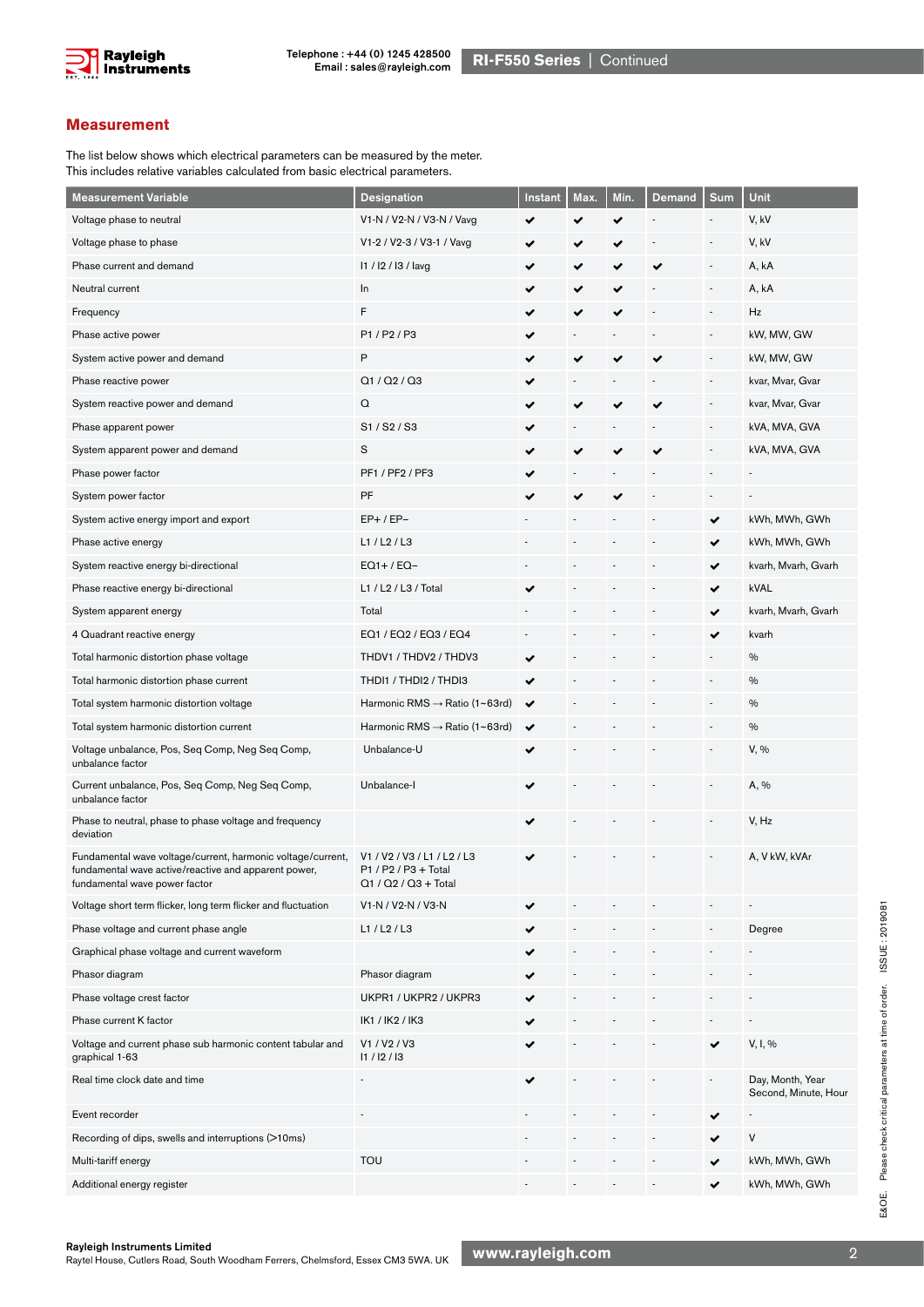

#### **Power Quality Readings**

| Parameter             | Accuracy                  |
|-----------------------|---------------------------|
| Volts unbalance       | 0.5%                      |
| Amps unbalance        | 0.5%                      |
| L-N voltage deviation | 0.5%                      |
| L-L voltage deviation | 0.5%                      |
| Frequency deviation   | ±0.01Hz                   |
| Fundamental voltage   | 0.5%                      |
| Fundamental current   | 0.5%                      |
| Harmonic voltage      | 0.5%                      |
| Harmonic current      | 0.5%                      |
| Fund active power     | 0.5%                      |
| Fund archive power    | 0.5%                      |
| Fund apparent power   | 0.5%                      |
| Fundamental PF        | 0.5%                      |
| Short term severity   | $\mathbf S$               |
| Long term severity    | $\mathbf S$               |
| Voltage fluctuation   | $\boldsymbol{\mathsf{A}}$ |
| Phase angle           | $±0.1^{\circ}$            |
| Crest factor          | 0.5%                      |
| K factor              | 0.5%                      |
| THD V/I               | Class A                   |
| Harmonic ratio        | Class A                   |
| Harmonic V1           | Class A                   |
| Harmonic V2           | Class A                   |
| Harmonic V3           | Class A                   |
| Harmonic I1           | Class A                   |
| Harmonic I2           | Class A                   |
| Harmonic I3           | Class A                   |
| Voltage waveform      | $1\%$                     |
| Current waveform      | $1\%$                     |
| Phasor diagram        | $\pm 0.1^{\circ}$         |
| Rapid voltage changes | 0.5%                      |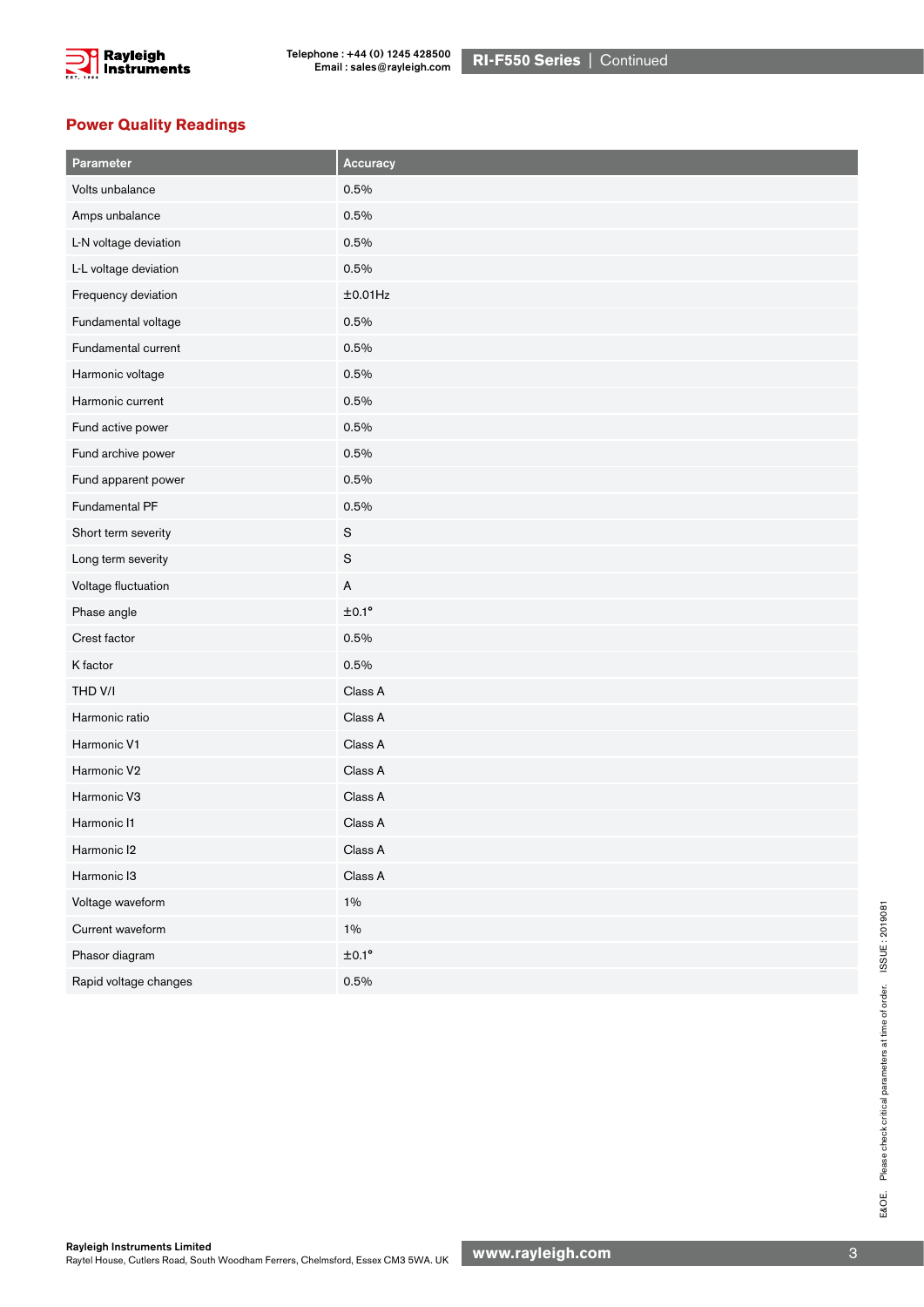

# **Display**

| Display Type                        | Full colour graphical display                                                                                                                                                                        |                                                                                                                                                                                                                                                                                                           |  |
|-------------------------------------|------------------------------------------------------------------------------------------------------------------------------------------------------------------------------------------------------|-----------------------------------------------------------------------------------------------------------------------------------------------------------------------------------------------------------------------------------------------------------------------------------------------------------|--|
| Page scrolling                      | Manual by front key                                                                                                                                                                                  |                                                                                                                                                                                                                                                                                                           |  |
| Displayed parameters and accuracies | Voltage<br>Current<br>Frequency<br>Power factor<br>Active power<br>Reactive power<br>Apparent power<br><b>Active Energy</b><br>Reactive Energy<br>Total Harmonic<br><b>Distortion</b><br>Data update | $0.1\%$<br>0.1%@ ln=5A, 0.2%@ ln=1A<br>±0.01Hz<br>$0.1\%$<br>Class 0.2S@In=5A, Class 0.5S@In=1A (IEC/EN62053-22)<br>Class 2 (IEC/EN62053-23)<br>Class $0.2S@ln=5A$ , Class $0.5S@ln=1A$<br>Class $0.2S@In=5A$ , Class $0.5S@In=1A$ (IEC/EN62053-22)<br>Class 2 (IEC/EN62053-23)<br>THD - up to 63rd<br>1s |  |

## **Programming**

| Parameters that can be changed | CT Primary current                   |  |  |
|--------------------------------|--------------------------------------|--|--|
| using programming menu         | CT Secondary current                 |  |  |
|                                | VT primary voltage                   |  |  |
|                                | VT secondary voltage                 |  |  |
|                                | Communication address                |  |  |
|                                | Communication speed (Baud)           |  |  |
|                                | <b>Communication Parity</b>          |  |  |
|                                | Communication number of stop bits    |  |  |
|                                | Back-light time-out period           |  |  |
|                                | Demand period (for integration)      |  |  |
|                                | Pulse output (kWh)                   |  |  |
|                                | Reset to Factory Default             |  |  |
|                                | Reset Energy and Maximum Demand      |  |  |
|                                | <b>Reset Active Energy</b>           |  |  |
|                                | Reset Reactive Energy                |  |  |
|                                | <b>Reset Apparent Energy</b>         |  |  |
|                                | <b>Reset Maximum Current</b>         |  |  |
|                                | <b>Reset Maximum Active Power</b>    |  |  |
|                                | <b>Reset Minimum Active Power</b>    |  |  |
|                                | <b>Reset Maximum Reactive Power</b>  |  |  |
|                                | <b>Reset Minimum Reactive Power</b>  |  |  |
|                                | Reset Maximum Apparent Power         |  |  |
|                                | Digital Input                        |  |  |
|                                | <b>Relay Output</b>                  |  |  |
|                                | Alarms                               |  |  |
|                                | <b>Grid Frequency</b>                |  |  |
|                                | Harmonic Distortion Alarm            |  |  |
|                                | <b>Tariff Settings</b>               |  |  |
| Programming access             | Password protected (user selectable) |  |  |
| Memory retention               | Non volatile memory                  |  |  |
|                                |                                      |  |  |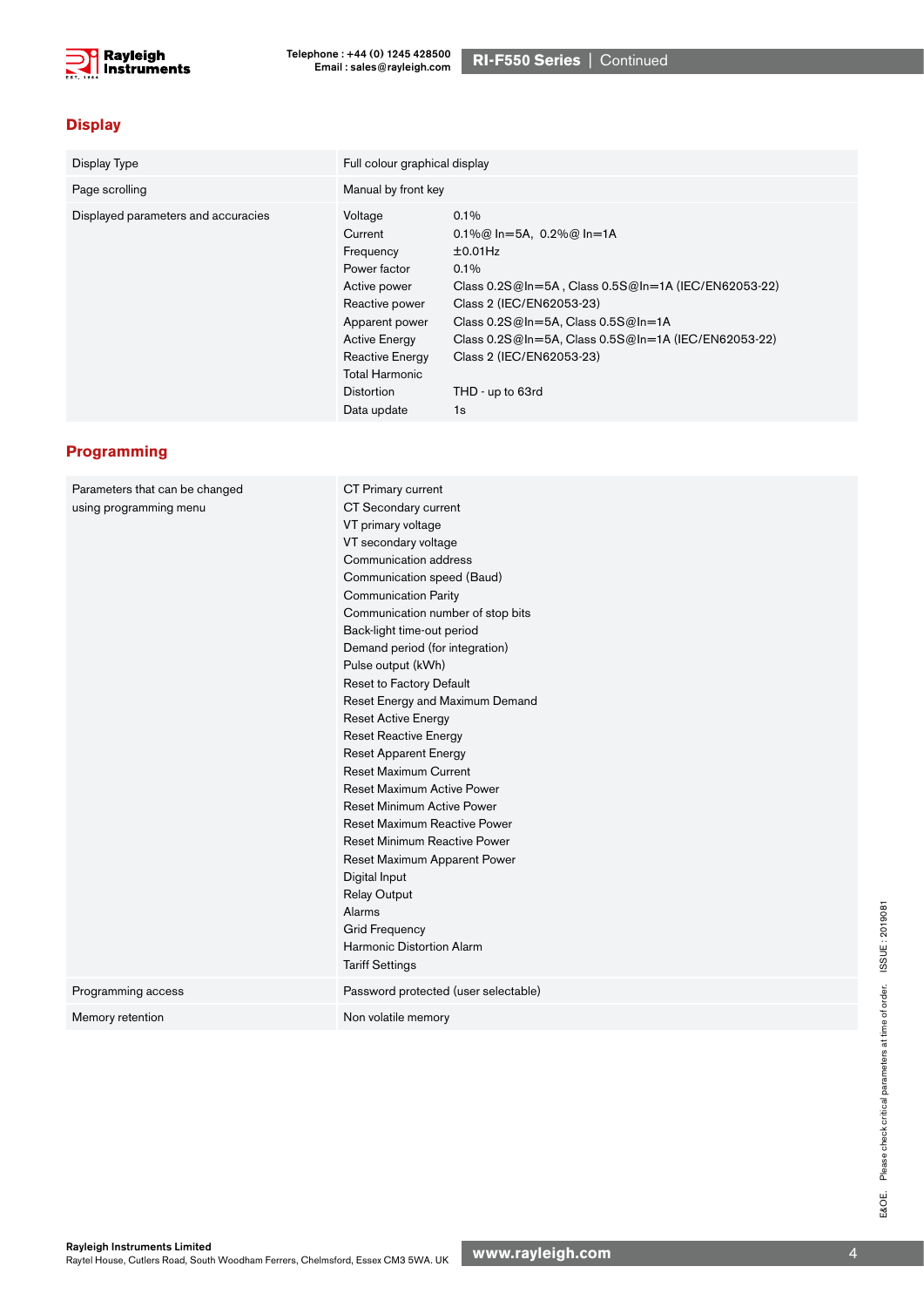

#### **Input**

| Connection                  | Single phase, Three phase three wire, Three phase four wire - TN, TT, IT network |
|-----------------------------|----------------------------------------------------------------------------------|
| Input voltage range         | 10400Vac (L - N) / 10690Vac (L - L)                                              |
| Voltage Rated Burden        | 0.2VA                                                                            |
| Nominal current input       | 1A, 5A (from current transformer)                                                |
| Max current (Imax)          | 6A (1.2 x Nominal)                                                               |
| <b>Current Rated Burden</b> | 0.1VA                                                                            |
| Starting current            | 10 <sub>m</sub> A                                                                |
| Short time over-current     | 30 x Imax to IEC/EN62053-21 + 23                                                 |
| Impulse voltage withstand   | 6kV 1.2/50µS 0.5J                                                                |
| AC voltage withstand        | 4kV 50Hz for 1 min.                                                              |
| CT primary current          | 110,000A                                                                         |
| VT primary voltage          | 10010,000V                                                                       |
| Frequency                   | 4565Hz                                                                           |

## **Auxiliary Supply**

| Voltage range       | 80270V, 50/60Hz, 100350Vdc |
|---------------------|----------------------------|
| Operating frequency | 4565Hz                     |
| Power consumption   | ≤5VA                       |

#### **Interfaces**

| <b>Energy pulses</b>                  |                                                      |
|---------------------------------------|------------------------------------------------------|
| Number of pulse outputs               | $\mathbf{1}$                                         |
| Pulse output function                 | kWh                                                  |
| Pulse output type                     | Semiconductor (does not support volt-free operation) |
| Pulse output Max. current             | 10 <sub>m</sub> A                                    |
| Pulse output voltage range            | 527VDC                                               |
| Pulse duration                        | 80ms ±20%                                            |
| Pulse resolution                      | 5,000, 20,000 or 80,000 pulses/kWh                   |
| <b>Communication</b>                  |                                                      |
| Communication type                    | <b>RS485</b>                                         |
| Communication protocol                | Modbus                                               |
| <b>Address</b>                        | 1255                                                 |
| Number of bits                        | 8bits                                                |
| Stop bits                             | 1 or 2                                               |
| Parity                                | None, odd, even                                      |
| Baud rate                             | 1200, 2400, 4800, 9600, 19200, 38400bps              |
| Required response time to request     | ≤100 $ms$                                            |
| Number of meters connected on the bus | 32 (up to 255 with RS485 repeater)                   |
| Max distance from Master device       | 500M                                                 |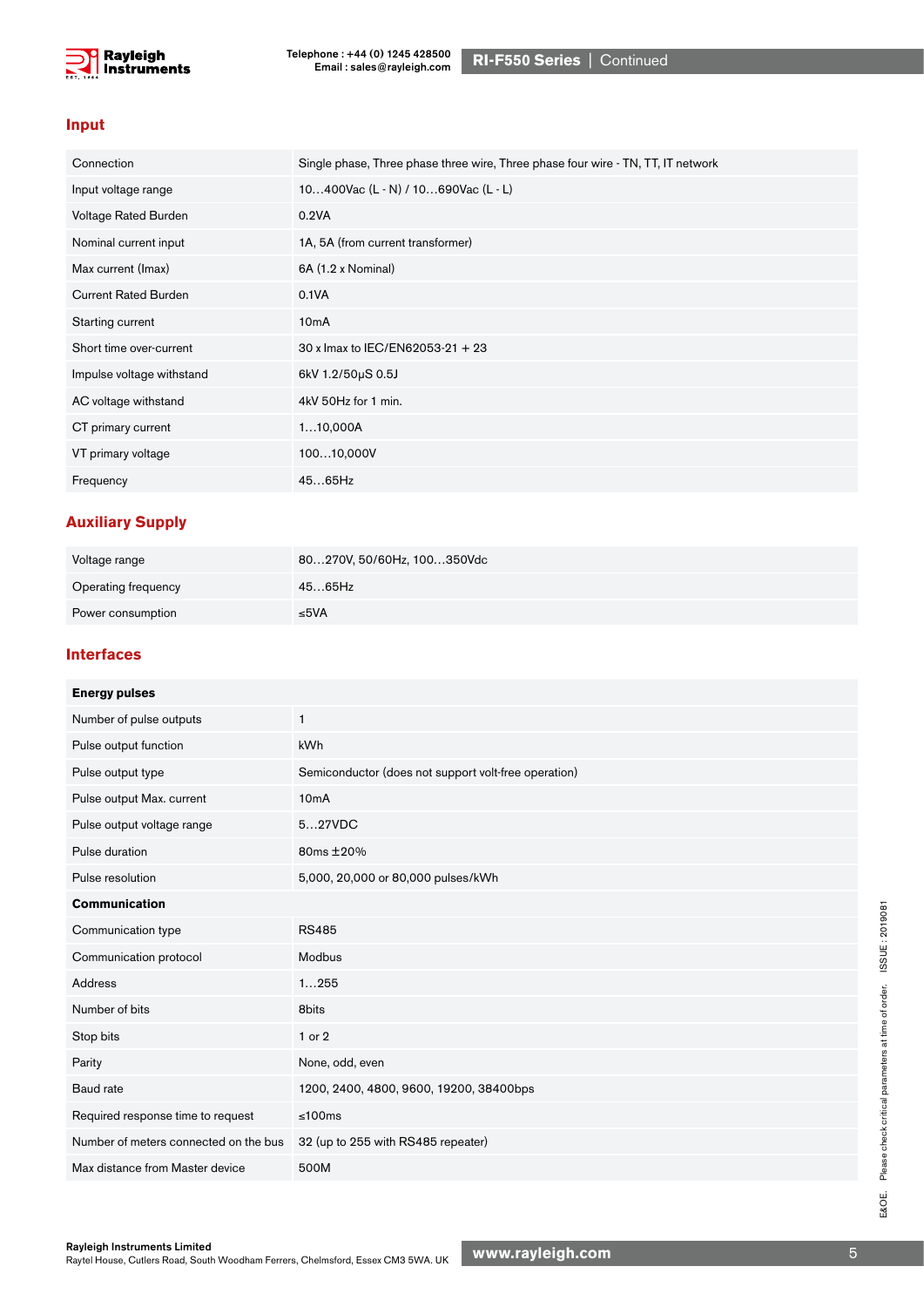

| <b>Relay output</b>    |                                                                                                                                                                                                                                                                                                                                                          |
|------------------------|----------------------------------------------------------------------------------------------------------------------------------------------------------------------------------------------------------------------------------------------------------------------------------------------------------------------------------------------------------|
| Number of outputs      | $\overline{2}$                                                                                                                                                                                                                                                                                                                                           |
| Relay rating           | 250V 5A AC1/30V 5A DC                                                                                                                                                                                                                                                                                                                                    |
| <b>Isolation</b>       | 2kVac                                                                                                                                                                                                                                                                                                                                                    |
| Functional description | The relay outputs can be configured to operate in the following modes: [OFF] - the outputs are not used;<br>[Remote] the outputs are controlled remotely via communications, [Alarm] the outputs respond to user set<br>alarm levels.                                                                                                                    |
| <b>Digital Inputs</b>  |                                                                                                                                                                                                                                                                                                                                                          |
| Number of inputs       | $\overline{2}$                                                                                                                                                                                                                                                                                                                                           |
| Input type             | AC 80270V                                                                                                                                                                                                                                                                                                                                                |
| Isolation              | 2kVac                                                                                                                                                                                                                                                                                                                                                    |
| Functional description | The digital inputs can be configured to operate in the following modes: [ON-OFF] - the status of the digital inputs<br>are displayed; [pulse-count] - each pulse of the digital input is counted and stored in a holding register; [spare<br>energy] - when the digital input is turned ON any energy consumed is recorded in the spare energy register. |

#### **Insulation**

| Installation category     | Category III |
|---------------------------|--------------|
| Pollution degree          |              |
| Insulation voltage rating | 300V L-N     |

### **Environmental Conditions**

| Reference temperature                 | $23^{\circ}$ C $\pm 2^{\circ}$ C |
|---------------------------------------|----------------------------------|
| Specified temperature operating range | −10°C…+60°C                      |
| Storage temperature                   | $-25^{\circ}$ C+70°C             |
| Relative humidity                     | 595%, non-condensing             |

### **Mechanical**

| <b>Housing</b>                  |                                             |
|---------------------------------|---------------------------------------------|
| Housing                         | DIN96                                       |
| Mounting                        | Panel mounted (Max. panel thickness 10mm)   |
| Tamper sealing                  | Terminal cover sealing                      |
| Housing material                | Self-extinguishing polycarbonate (UL94 V-0) |
| Protection degree (IEC/EN60529) | IP64 (front panel), IP20 (meter body)       |
| Weight                          | $<$ 370g                                    |
| <b>Termination</b>              |                                             |
| Current input terminal type     | Screw clamp type                            |
| Max. wire size                  | $2.5$ mm <sup>2</sup>                       |
| Voltage input terminal type     | Screw clamp type                            |
| Max. wire size                  | $2.5$ mm <sup>2</sup>                       |
| Output terminal type            | Screw clamp type                            |
| Max. wire size                  | $2.5$ mm <sup>2</sup>                       |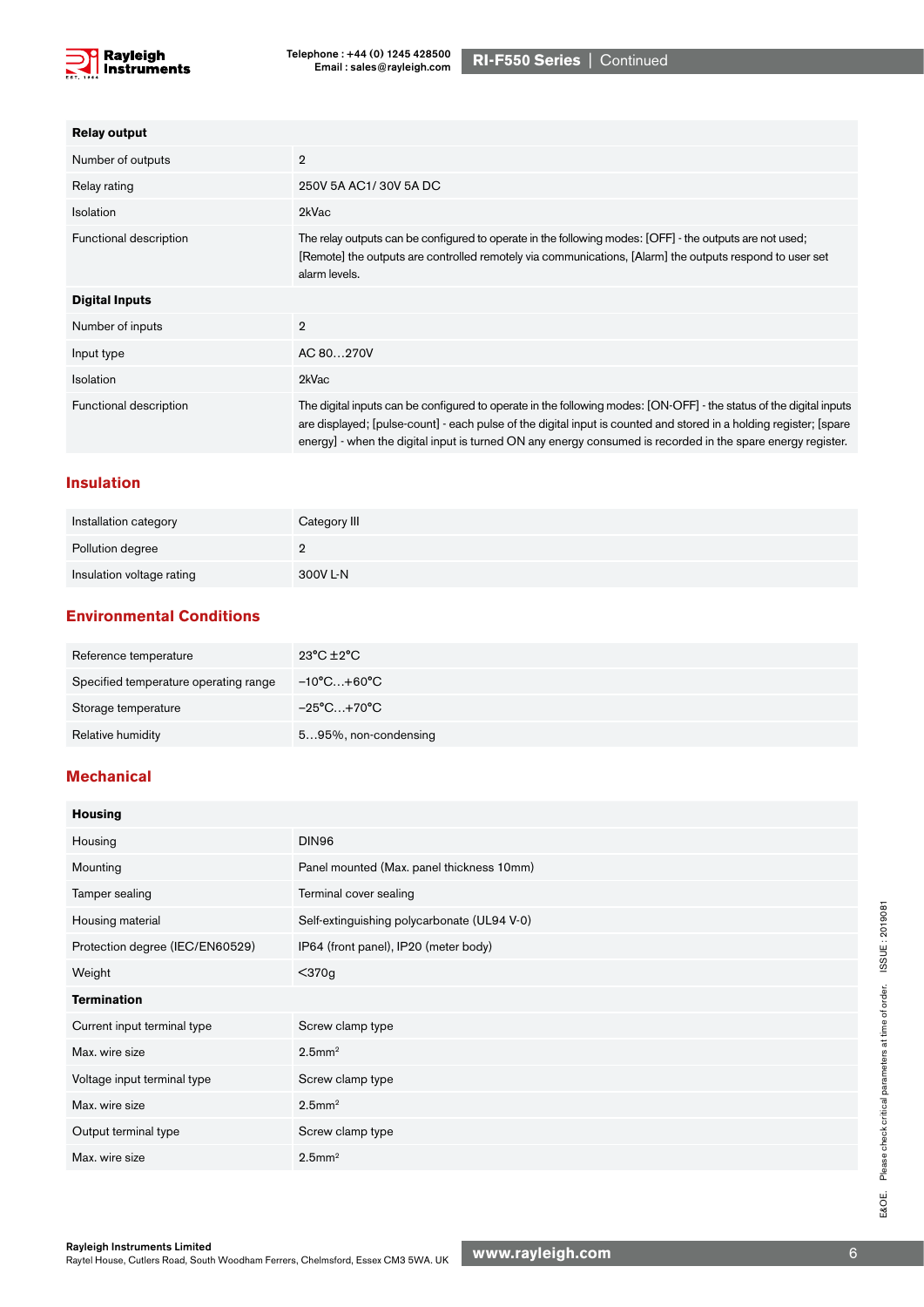

#### **Conformity**

| Electromagnetic compatibility | IEC/EN61326-1, IEC/EN55011 Class A, IEC/EN61000-4-2, -3, -4, -5, -6, -8, -11 |
|-------------------------------|------------------------------------------------------------------------------|
| Accuracy and functionality    | IEC/EN62053-21, IEC/EN62053-23, IEC/EN62053.22                               |
| Safety                        | IEC/EN61010-1                                                                |

#### **Wiring Diagrams**

| Notes: | $#$ All fuse types : | 0.5A class CC UL type |
|--------|----------------------|-----------------------|
|        |                      | 0.5A fast acting 600V |

(**a**) The external wiring and the system type selected in the setup must match..

(**b**) Voltage and current signals must be AC signals. Do not connect DC signals to input terminals. (**c**) Voltage input: make sure the input voltage is not higher than the rated voltage of the meter, otherwise connect an external VT to the meter. If an external VT is used, meter accuracy will depend on external VT accuracy. Make sure external VT accuracy is equal to or better than that of the meter. (**d**) Current input: make sure the input current in not higher than the rated current of the meter, or connect an external CT to the meter. If an external CT is used, meter accuracy will depend on external CT accuracy. Make sure external CT accuracy is equal to or better than that of meter. If there is more than one meter connected to the CT, connect them in series. Before removing the current input wires of the meters, make sure no current is flowing through the CT or fit a shortening link to the secondary terminals.

(**e**) Make sure that voltage and current inputs are connected with phase in the same sequence.

#### **Typical Wiring Illustration**



#### **Signal Wiring Diagrams**





3P3W, 3CT, 3VT 3P4W, 3CT, 3VT



3P4W, 2CT, 3VT (for balanced 3 wire loads) 3P4W, 3CT, no VT















Please check critical parameters at time of order. ISSUE: 2019081 E&OE. Please check critical parameters at time of order. ISSUE : 2019081 E&OE.

Rayleigh Instruments Limited<br>Raytel House, Cutlers Road, South Woodham Ferrers, Chelmsford, Essex CM3 5WA. UK WWW.**rayleigh.com** National Procession